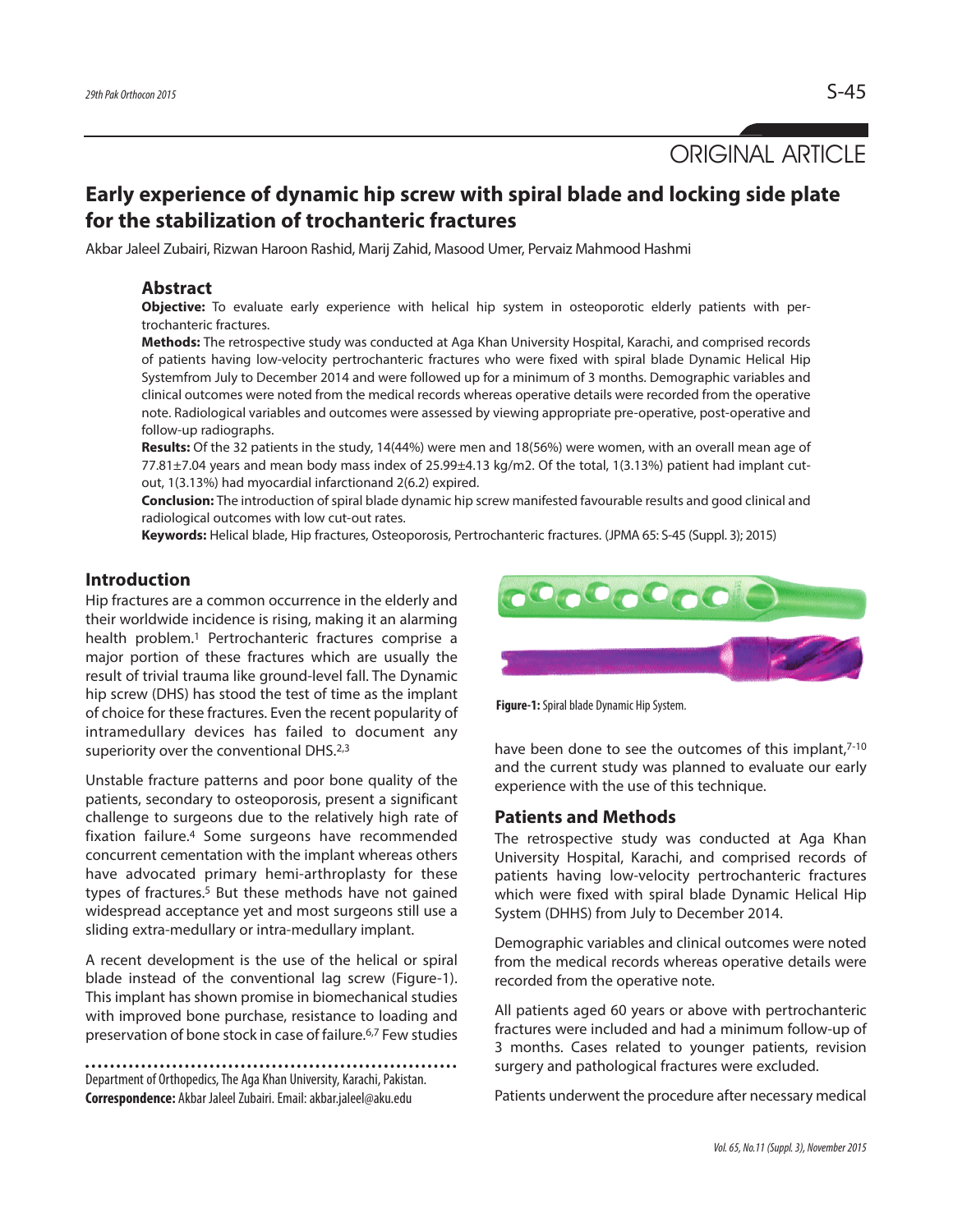

**Figure-2:** X-rays of fracture fixed with Spiral blade dynamic hip screw 4 months postoperatively.

optimisation in supine position on the traction table. A standard lateral approach was adopted after closed reduction of the fracture and open reduction was done where required. A 135º angle guide was used to place a 2.5-mm guide-wire centrally in the femoral head, with confirmation using image intensification. After measuring the length of the guide wire, a tapered reamer was used to ream the trochanter and lateral femoral neck. A spiral blade of the measured length was impacted into position with the insertion device which applied atorsional force to the blade as it was inserted over the guide-wire. The appropriate locking side plate was then inserted over the blade and fixed to the femoral shaft with screws. The blade was then rotationally locked within the barrel, with its torque limiting screw driver, so that it did not rotate further but allowed guidedollapse. A coupling screw was used for compression when required (Figure-2).

Radiological variables and outcomes were assessed by viewing appropriate pre-operative, post-operative and

*JPak Med Assoc (Suppl.3)*

follow-up radiographs.

Data was analyzed using SPSS 20.

### **Results**

Of the 32 patients, 14 (43.75%) were men. Overall mean

**Table-1:**Patient's characteristics.

| Mean age                   | 77.81±7.041           |
|----------------------------|-----------------------|
| Mean body mass index       | $25.99 + 4.135$       |
| Gender                     |                       |
| Male/Female                | 14/18 (43.75%/56.25%) |
| <b>Number of comorbids</b> |                       |
| None                       | 2(6.25%)              |
| 1                          | 6(9.75%)              |
| $\mathfrak z$              | 14 (43.75%)           |
| >2                         | 10 (31.25%)           |
| ASA Grade - I              | 2 (6.25%)             |
| Ш                          | 8(25%)                |
| Ш                          | 18 (56.25%)           |
| IV                         | 4(12.5%)              |
| V                          | $0(0\%)$              |
| <b>Type of Anaesthesia</b> |                       |
| General                    | 10 (31.25%)           |
| Spinal                     | 22 (68.75%)           |

ASA: American Society of Anaesthesia.

**Table-2:** Classification of Pertrochanteric fractures.

| <b>AO/OTA Classification</b> |                  |            | <b>Modified Evan's Classification</b> |                  |            |
|------------------------------|------------------|------------|---------------------------------------|------------------|------------|
| Type                         | <b>Frequency</b> | Percentage | <b>Type</b>                           | <b>Frequency</b> | Percentage |
| А1                           | 8                | 25%        |                                       |                  | 25%        |
|                              |                  |            |                                       | 4                | 12.5%      |
| A <sub>2</sub>               | 24               | 75%        | 4                                     | 17               | 37.5%      |
|                              |                  |            | 25%                                   |                  |            |

AO/OTA: Arbeitsgemeinschaftfür Osteosynthesefragen/ Orthopaedic Trauma Association.

**Table-3:** Perioperative and follow-up findings.

| <b>Lateralization</b>               |                   |
|-------------------------------------|-------------------|
| Right IT#                           | 14 (43.75%)       |
| Left IT#                            | 18 (56.25%)       |
| <b>Mode of Injury</b>               |                   |
| Fall                                | 30 (93.75%)       |
| <b>RTA</b>                          | 2(6.25%)          |
| Mean hospital stay (in days)        | $7.62 + 1.37$     |
| Mean Duration of surgery (in hours) | $3.643 \pm 0.359$ |
| <b>Ambulation on Discharge</b>      |                   |
| <b>NWB</b>                          | 18 (56.25%)       |
| <b>FWB</b>                          | 14 (43.75%)       |
| <b>Ambulation on Follow up</b>      |                   |
| <b>NWB</b>                          | 6(18.75%)         |
| <b>FWB</b>                          | 26 (81.25%)       |

IT: Intertrochanteric. RTA: Road traffic accident. NWB=Non-weight bearing. FWB=Full weight bearing.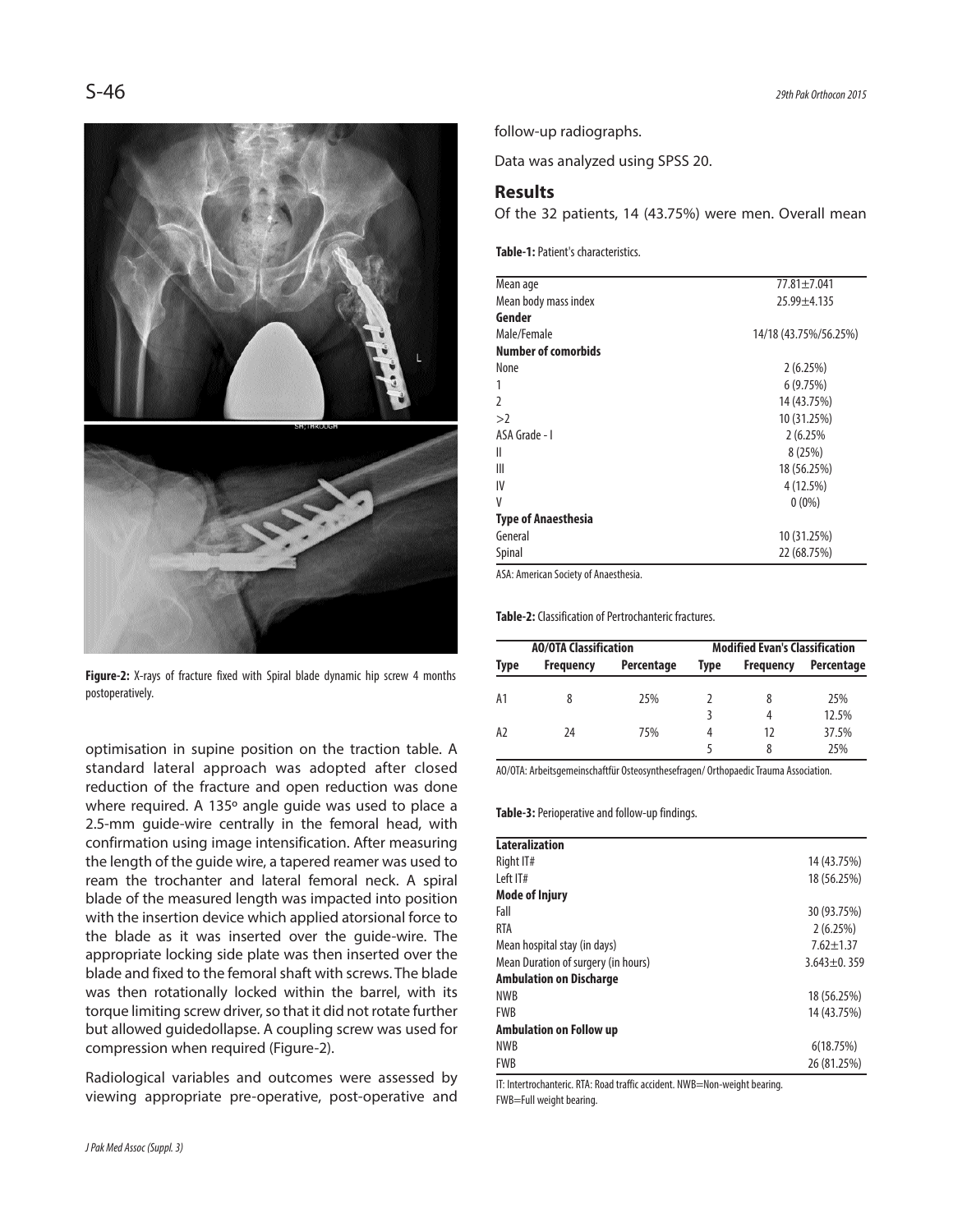



**Figure-3:** X-rays of implant Cut-out 4 due to infection.

#### **Table-4:** Radiological characteristics.

| Mean Tip-Apex distance (in mm)               | 21.06±4.039  |
|----------------------------------------------|--------------|
| Mean Femoral Shaft angle (in degrees)        | 135.56±8.864 |
| Sliding of screw (in mm)                     | $3.8 + 2.5$  |
| Frequency of Varus collapse with cut through | 1(3.13%)     |
| Frequency of Late medialisation of shaft     | 2(6.25%)     |
| Frequency of Helical blade migration         | $0/0\%$      |

#### **Table-5:**Complications.

age was 77.8±7 years (Table-1).

Ground-level fall was the most common mode of injury in  $30(94%)$  patients, while with the remaining  $2(6%)$  suffered low-speed road traffic accidents (RTAs). The left side was involved in 18(56%) patients, and 14(44%) had a right pertrochanteric fracture. According to AO/OTA classification most patients 24(75%) had a type 31 A2 fracture whereas according to the modified Evan's classification a similar number of patients had unstable fracture patterns. (Table-2). Full weight-bearing ambulatory status was achieved by 26(81%) at 6-week follow-up (Table-3).

Mena tip-apex distance was 21.06±4.03mm, with mean sliding of the blade being 3.8±2.5mm. There was a single (3%) instance of varus collapse and cut through, whereas 2(6.2%) patients developed medialisation of the femoral shaft (Table-4).

Complications included 2(6.2%) surgical site infections, 2(6.2%) mortalities and 1(3%) myocardial infarction (MI) (Table-5). Only a single (3%) octogenarian patient required a revision secondary to infected non-union leading to varus collapse and cut-through of the blade 3 months after the index surgery (Figure-3). This patient was managed with debridement and Girdle stone hemiarthroplasty.

# **Discussion**

Pertrochanteric fractures are one of the most common fractures in orthopaedic trauma. Management of choice has been controversial for a long time. Many implants have been designed to strive for a better outcome. The helical blade DHS has shown promising results for repair of pertrochanteric fractures in elderly and osteoporotic bone. The shape of the helical blade is so designed that it enhances the contact surface area between the femoral head and the device, has a better locking capacity and biomechanical anchorage. 1

Strauss et al. carried out a biomechanical study comparing the stability of helical blade with sliding hip screw system and found helical blade dynamic hip system to be less prone to inferior displacement and a better substitute for elderly and osteoporotic bone than conventional sliding hip screw. 11

| Mortality             | 2 (6.25%)  | Secondary to Cardio-pulmonary arrest on 6th and 8th post op day. Both patients were ASA IV. |
|-----------------------|------------|---------------------------------------------------------------------------------------------|
| Myocardial Infarction | $(3.13\%)$ | On 5th post op day, recovered with medical intervention                                     |
| Revision surgery      | (3.13%)    | Secondary to implant infection in an immuno-compromised patient.                            |
| Infection             | 2(6.25%)   |                                                                                             |

ASA: American Society of Anaesthesia.